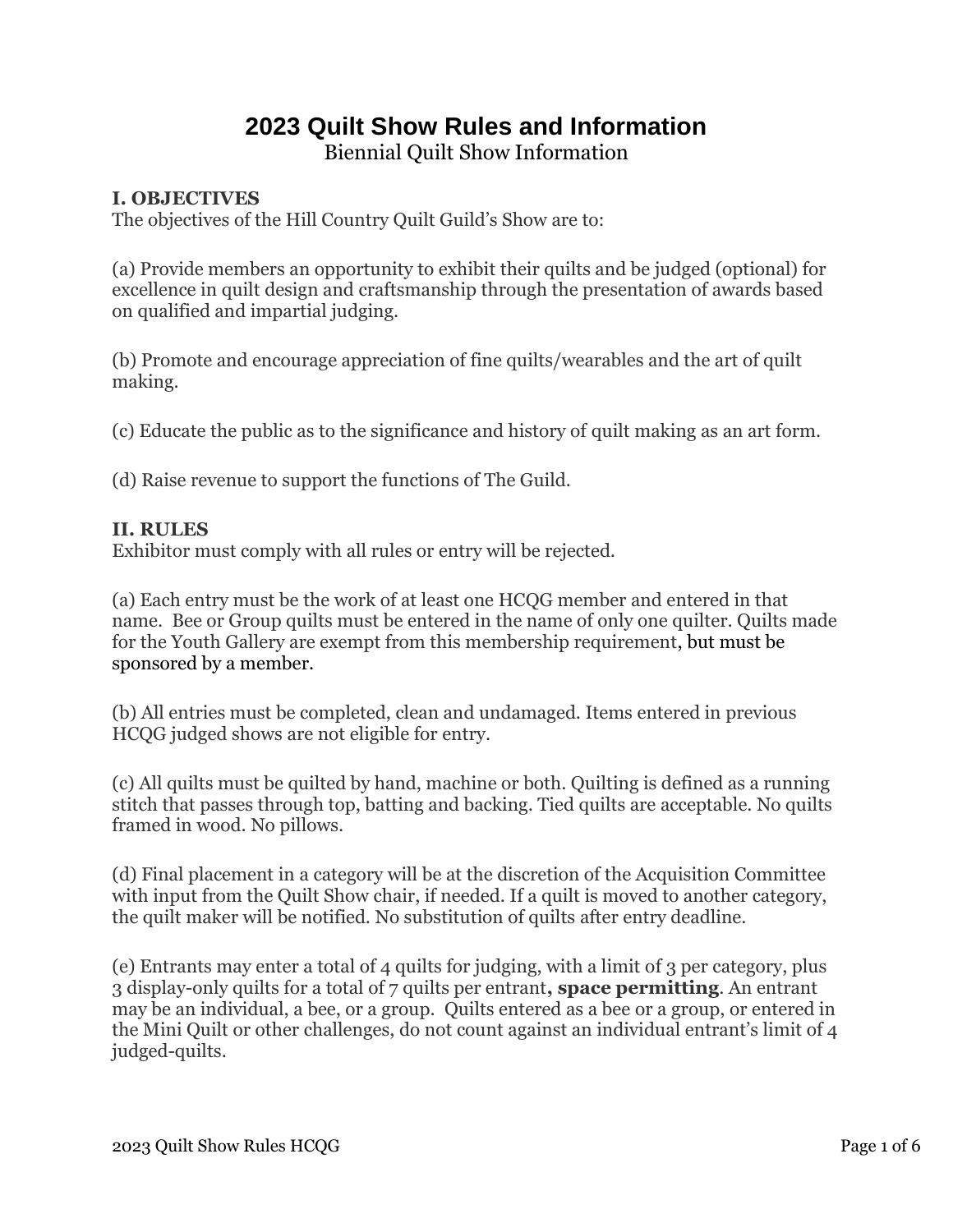(f) Quilts must have been completed within the last 3 years.

(g) Special displays are at the discretion of the Show Steering Committee each biennial year.

(h) Additional quilt challenges may be added to the show by the steering committee, with rules and awards specific to that challenge.

(i) All large and medium quilts must have 4-inch sleeves; small quilts wider than 30" must also have a 4" sleeve. Small quilts less than 30" wide may use a 3" sleeve. Miniatures need at least a 2-inch sleeve. Quilts wider than 90 inches **MUST have split sleeves** (a gap of 2" between sleeves is recommended). Any quilt not adhering to these guidelines will be rejected.

(j) Exhibitor's name must be on the back of the quilt. However, the exhibitor must cover all identification until judging is completed.

(k) Any item meeting the above standards may be offered for sale on a consignment basis through the boutique. The Guild will receive 25% of the sales price.

(l) Entry forms must be completed online and payment received or postmarked no later than 60 days before the date of the show. For each quilt entered, the entrant must submit a non-refundable \$5 entry fee and 2 paper images of the **quilt top**, whether it is finished or not.

(m) Quilts must be delivered on the date and to the place determined by the Steering Committee.

(n) To facilitate a more orderly take down, entries may not be picked up until approximately 1 ½ hour past closing time on the final day of the show.

## **III. AWARDS**

Our show focuses on overall construction and design. Accordingly, there will be no category differentiating professional quilted work from others since good work is good work and quilts are judged on more than just the quilting. Quilters will be acknowledged on the gallery tags and in the program, but ribbons will be awarded only to the entrant except where Special Awards Ribbons are given.

Judged categories will be numbered 100 to 1800. In all judged categories, a First, Second, and/or Third Place award may be given. In addition, up to 20 percent of the quilts in each category may be given an Honorable Mention. The Judges do not have to give all of these awards, since there may not be quilts in the category that warrant an award. One or two individuals may enter any category except 1600 – Group Quilt.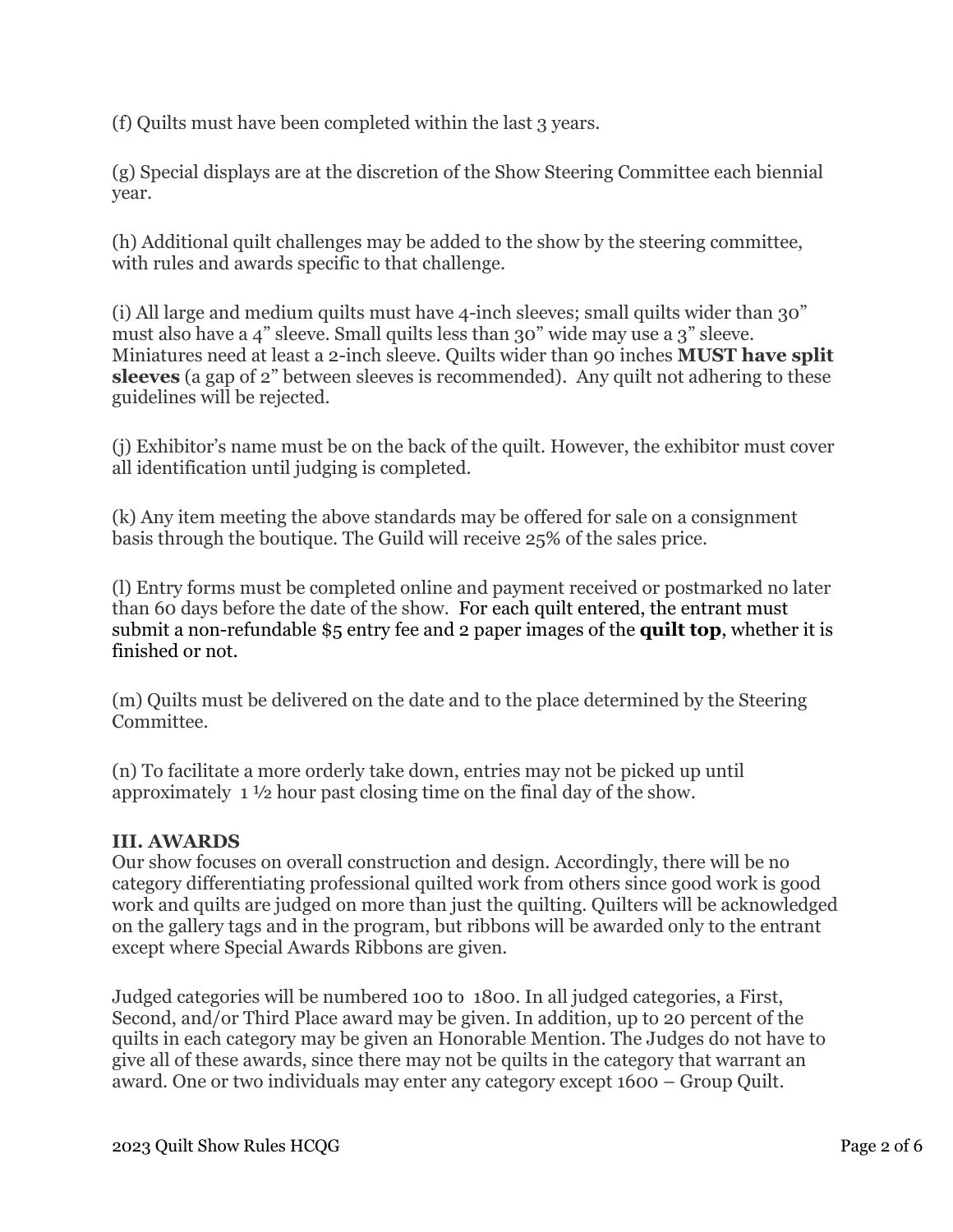Special awards will be given as follows:

(a) Best of Show, Large – The Judges are asked to select one large or medium judged-quilt that exhibits the best in visual impact, color, design, workmanship and the execution of all techniques involved. Any quilt receiving a Best of Show distinction will relinquish its 1st place ribbon at judging, and all quilts for that category will be moved up one ribbon place (2nd to 1st, 3rd to 2nd, and Honorable Mention to 3rd).

(b) Best of Show, Small – The Judges are asked to select one small or miniature judged-quilt that exhibits the best in visual impact, color, design, workmanship and the execution of all techniques involved. Any quilt receiving a Best of Show distinction will relinquish its 1st place ribbon at judging, and all quilts for that category will be moved up one ribbon place (2nd to 1st, 3rd to 2nd, and one of the Honorable Mentions to 3rd.).

(c) Viewers' Choice – This award is determined by individual ballots cast by those who attend, one ballot per person.

(d) Pride of the Hill Country – This award is given to a quilt selected by a Hill Country area leader.

(e) Judge's Choice – Each judge may select a favorite quilt according to his/her own criteria. These awards may be chosen from any category, including special exhibits such as Mini Quilt Challenge.

(f) Best Use of Color – The Judges may select one quilt from any category that exhibits outstanding visual impact through the use of color. Category 1400-"Kits and Blocks of the Month" is not eligible for this award.

(g) Best Track Mounted Machine Quilting – The Judges may select one quilt from any category that is quilted by moving a machine over the surface of the quilt.

(h) Best Stationary Machine Quilting – The Judges may select one quilt from any category that is quilted by moving the quilt by hand under a sewing machine during the quilting process.

(i) Best Hand Quilting – The Judges may select one quilt from any category that is quilted by hand-made stitches.

(j) Best Computer Assisted Machine Quilting – The Judges may select one quilt from any category that is quilted using a machine using computer assisted programming.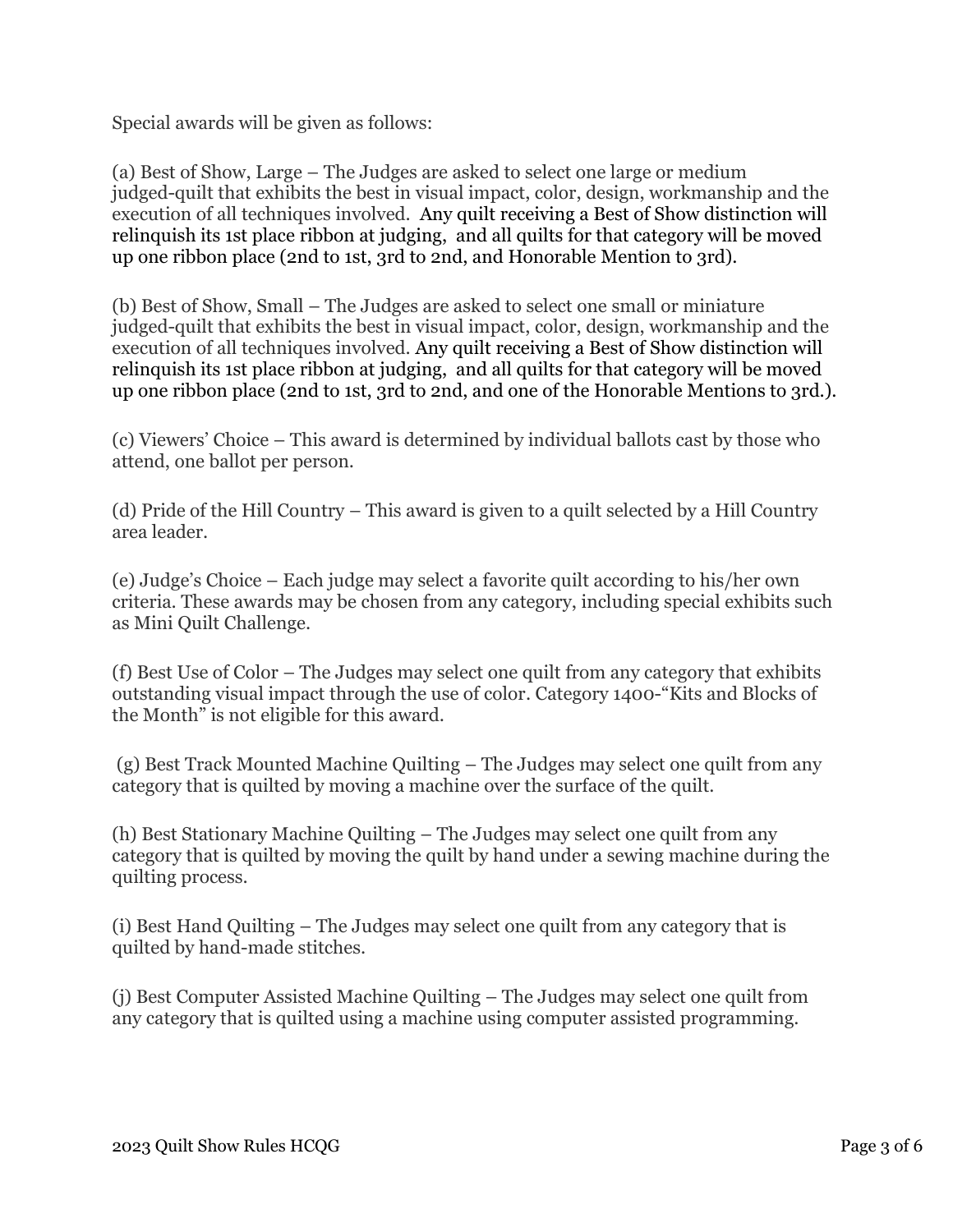### **IV. HANGING THE SHOW**

Within any given category, the quilts will be assigned a number that indicates the category and corresponds to the number assigned to the maker of the quilt. When possible, the quilts will be hung by category.

#### **V. ENTRY SIZE CLASSIFICATIONS**

Large Quilt – Length plus width must be greater than 160 inches, but may not exceed 240 inches. Neither width nor length may exceed 120 inches.

Medium Quilt – Length plus width must be greater than 120 inches, but may not exceed 160 inches. Total width must not exceed 120 inches.

Small Quilt – Length plus width must be at least 24 inches, but may not exceed 120 inches.

Miniature Quilt – Length plus width must be no more than 48 inches. The quilt should appear to be a small version of a full size traditional quilt with **all** of the quilt components reduced in scale. **Accuracy is key.**

#### **VI. CATEGORY DESCRIPTIONS**

100 –Theme Quilt: a quilt that is judged heavily on how well it represents the Theme of the Show. Includes all sizes and techniques. The quilt may be the work of any number of persons.

200 – Pieced, Large: Quilts that are 80% or more pieced using patterns and inspiration from existing quilt history. This may include innovative settings and adaptations of traditional and contemporary designs. The quilt must be the work of one or two persons.

300 – Pieced, Medium: Same as category 200.

400 – Pieced, Small: Same as category 200.

500 – Appliqué, Large: Quilts that are 80% or more appliquéd and contain fabric designs cut out of any fabric and stitched or otherwise applied to the surface of another fabric. This may include innovative adaptations of designs. The quilt must be the work of one or two persons.

600 – Appliqué, Medium: Same as category 500.

700 – Appliqué, Small: Same as category 500.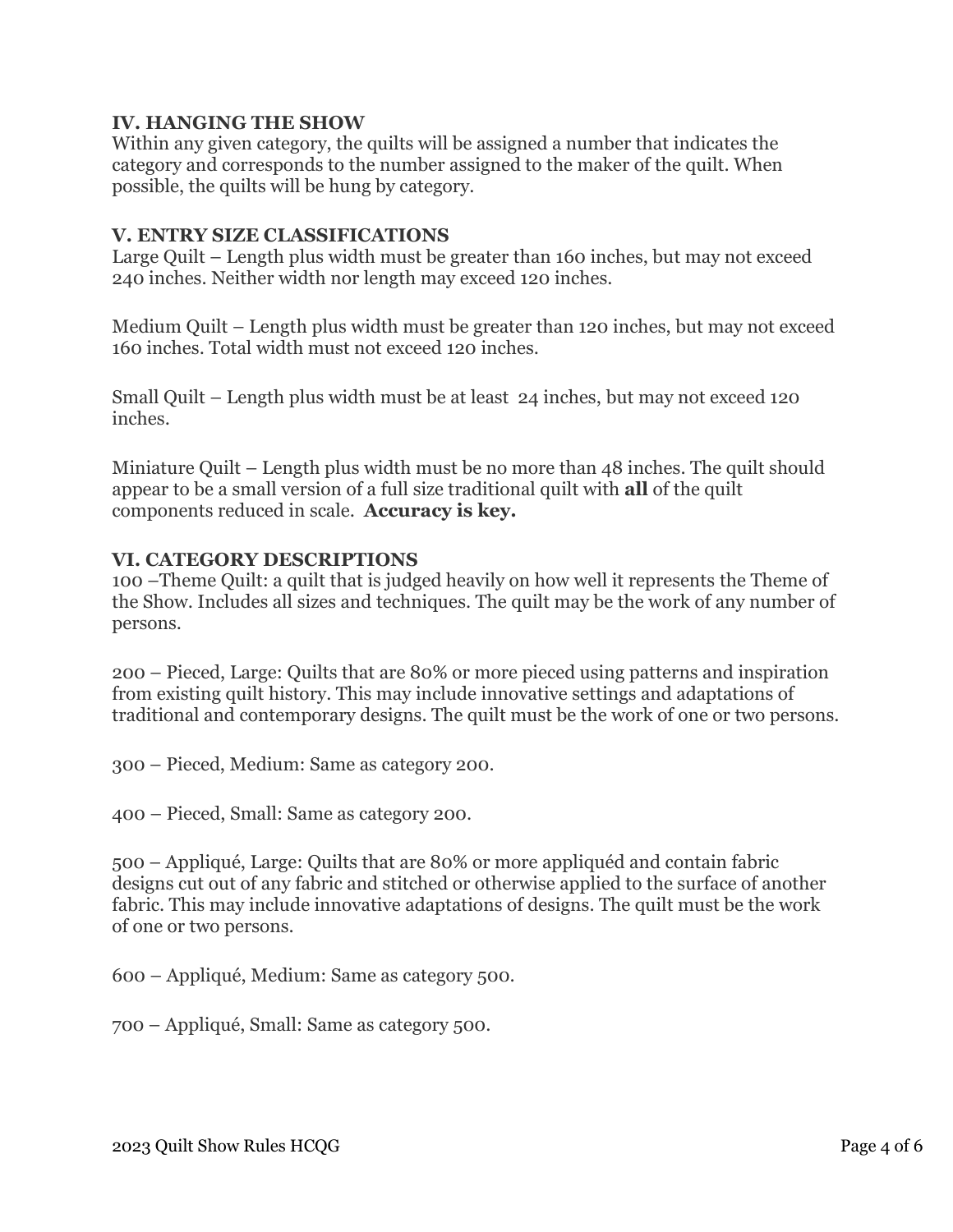800 – Mixed Techniques: Quilts that integrate both appliqué and pieced techniques. The core of the mixed category includes those quilts that are visually balanced between the techniques. The quilt must be the work of one or two persons. Any size is acceptable.

900 – Art Quilt – Nature: A quilt with images from nature – flowers, plants, animals and landscapes that show artistic design concepts, with emphasis on line, color and design. This category features cutting edge work that is the original design of the maker or a design that is inspired by another art form. If the design is derived from other sources, credit must be given as to the source. Published patterns may not be used. Any construction, embellishments, and techniques are acceptable. The quilt must be the work of one or two persons.

1000 – Art Quilt – Other: A quilt that shows images not found in nature; it may include images of people or graphic design. This category features cutting edge work that is an original design of the maker or a design that is inspired by another art form. If the design is derived from other sources, credit must be given as to the source. Published patterns may not be used. Any construction, embellishments and techniques are acceptable. The quilt must be the work of one or two persons.

1100 – Modern: Quilts that have at least two of the modern quilting design elements: alternate grid work, asymmetry, block or non-block based, graphic colors, cropping, improvisation, minimalism, modern traditionalism, negative space, lack of borders, unusual scale. Any size, construction or technique is acceptable. Published patterns may be used. The quilt must be the work of one or two persons.

1200 – Computer Assisted Quilt: A quilt created using computer stitching software to construct any part of the **quilt top**. Examples are machine embroidery, machine created appliqué and machine created piecing. The quilt must be the work of one or two persons.

1300 – Miniature Quilt: A quilt in which all elements are reduced in scale and appear to be a small version of a full size traditional quilt. Includes all techniques. The quilt must be the work of one or two persons. **Accuracy is key**.

1400 – Kits or Block of the Month Quilts: A quilt made from a kit containing purchased pattern with pre-selected fabrics or a Block of the Month pattern from shops, mail order or magazine that include patterns with pre-selected and/or pre-fused fabrics. The quilt must be the work of one or two persons.

1500 – Group Quilt: A quilt made by 3 or more persons. Includes all sizes and techniques.